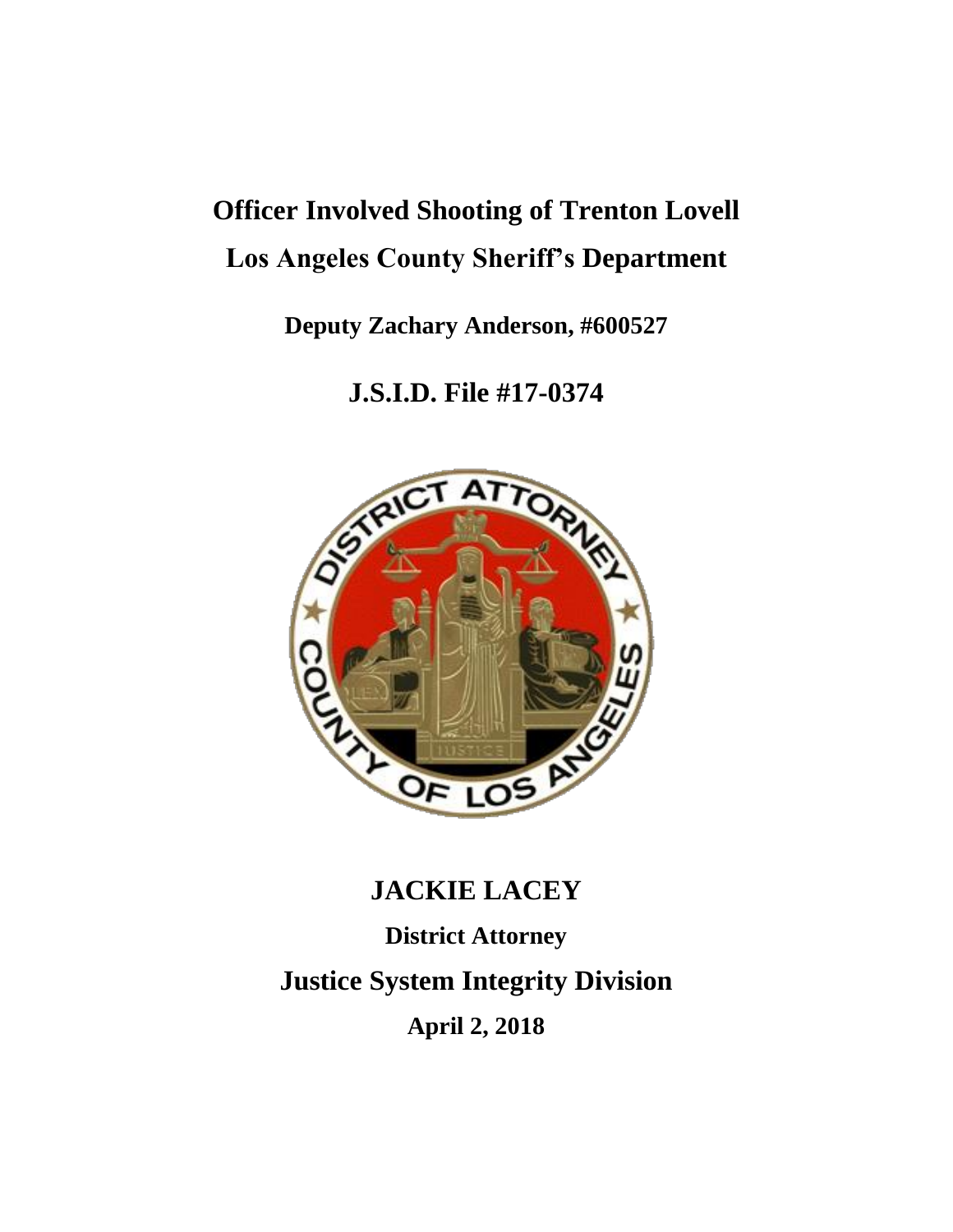# **MEMORANDUM**

| TO:             | <b>CAPTAIN CHRISTOPHER BERGNER</b>                                                  |
|-----------------|-------------------------------------------------------------------------------------|
|                 | Los Angeles County Sheriff's Department                                             |
|                 | Homicide Bureau                                                                     |
|                 | 1 Cupania Circle                                                                    |
|                 | Monterey Park, California 91755                                                     |
| FROM:           | JUSTICE SYSTEM INTEGRITY DIVISION<br>Los Angeles County District Attorney's Office  |
| <b>SUBJECT:</b> | <b>Officer Involved Shooting of Trenton Lovell</b><br><b>J.S.I.D.</b> File #17-0374 |
|                 | L.A.S.D. File #016-17669-1127-011                                                   |
| DATE:           | April 2, 2018                                                                       |

The Justice System Integrity Division (JSID) of the Los Angeles County District Attorney's Office has completed its review of the October 5, 2016, non-fatal shooting of Trenton Lovell by Los Angeles County Sheriff's Department (LASD) Deputy Zachary Anderson. We have determined that Deputy Anderson acted in lawful self-defense when he fired his duty weapon, and he used lawful force in attempting to arrest Lovell, who had committed an atrocious felony.

LASD is a signatory to the protocol that mandates the Los Angeles County District Attorney's Office participate in the investigation of all incidents within Los Angeles County where a peace officer, on or off duty, shoots and injures any person. LASD failed to notify the District Attorney's Command Center of this shooting. As a result, the District Attorney Response Team did not respond to the location of the shooting, and did not receive a briefing, nor a walk-through of the scene.

The following analysis is based on reports, recorded interviews, emergency calls, radio transmissions, and photographs submitted to this office by the Los Angeles County Sheriff's Department Homicide Bureau. No compelled statements were considered in this analysis.

# **FACTUAL ANALYSIS**

On October 5, 2016, Trenton Lovell was living with his sister at 3230 West Avenue J-6. At approximately 12:00 p.m., Lovell broke and shattered the rear sliding glass door of a two-story, single-family residence located at West Avenue J-7.<sup>1</sup> Lovell entered the residence, armed with a five-shot revolver. Mariah  $\overline{A_{n}}$  who was present with her infant in an upstairs bedroom, and Elijah A., who was in another upstairs bedroom, discovered the burglary soon thereafter

<sup>&</sup>lt;sup>1</sup> The backyard of the residence neighbors the apartment complex where Lovell lived, separated by a cinder block wall.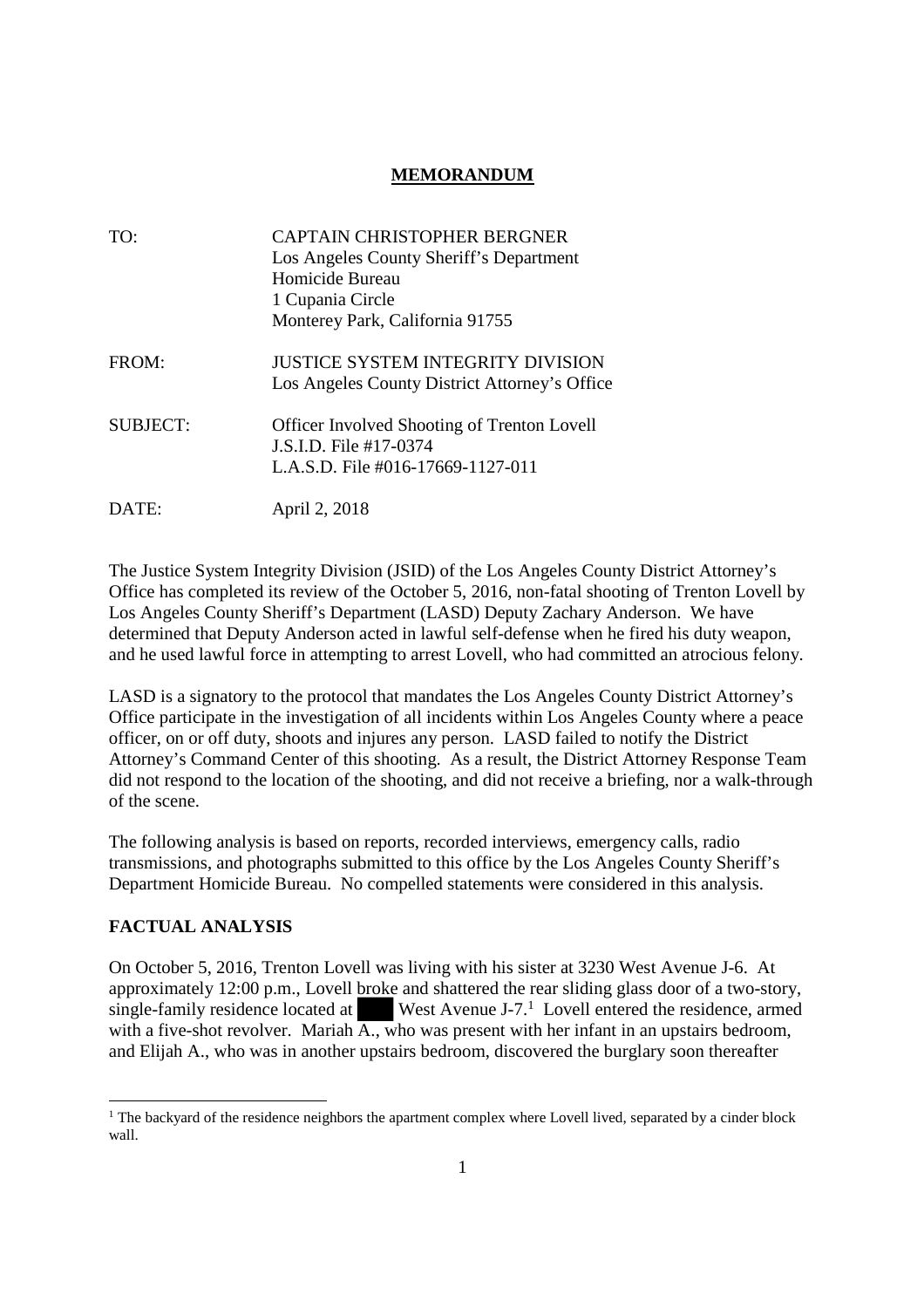when they observed the shattered glass. Mariah called the police to report the burglary, and Elijah checked downstairs and determined that the intruder had already left.

Sergeant Steven Owen was the primary unit responding to the burglary call. He was in uniform and driving a marked black and white police vehicle. At 12:27 p.m., Owen broadcasted over the radio that he had the suspect at gunpoint. Then, Lovell fired a single round from his .38 special revolver<sup>2</sup> at Owen, striking him in the head. Lovell approached Owen, who was laying on his back, and fired four more rounds at Owen, killing him.

#### **Statement of Trenton Lovell**

Lovell stated that Owen chased him and told him to "freeze" as Lovell approached the front door of his residence. Lovell stated he fired one round at Owen, striking him in the face. Lovell then "walked up and [he] finished the job." Lovell said that he "emptied the whole five shots" from his revolver.<sup>3</sup>

#### **Statement of Deputy Zachary Anderson**

On the evening of the shooting, LASD investigators interviewed Anderson. Anderson stated that he was a secondary unit responding "Code 3" to an "emergent call for a 459 now" at West Avenue J-7. Anderson was in full uniform, driving his marked patrol car northbound on 32nd Street West when he saw another patrol car, driven by Owen, travelling southbound on 32nd Street West with its lights on. Anderson observed Owen turn westbound on West Avenue J-6, and then heard Owen broadcast over the radio that the suspect was running westbound.

Anderson turned west on West Avenue J-6 in the same direction he saw Owen's patrol car travel. Anderson next heard Owen's radio broadcast that the suspect jumped the fence into the apartment complex. Just prior to turning into the apartment complex parking lot, Anderson heard Owen broadcast over the radio, "Detaining at gunpoint." As Anderson drove southbound into the parking lot, he heard three to four gunshots. Initially, Anderson believed that Owen had shot the suspect.

Anderson drove eastbound and turned the corner southbound inside the complex. He saw Owen laying on his back to the rear of the driver's side of his patrol car, which was pointed in a southwest direction. He saw Lovell walking over Owen's body, and entering the driver's seat of Owen's patrol car. Anderson realized that Lovell had shot and killed Owen. Anderson put his car into park and exited. He ordered Lovell to get on the ground. Lovell entered and exited Owen's car and pointed his revolver at Anderson. Anderson believed Lovell was going to shoot and kill him, and he immediately fired several rounds at Lovell as Lovell again entered the driver's seat of Owen's car.

Anderson fired additional rounds at Lovell, as Lovell drove Owen's car in reverse such that it came to rest with the front of the car pointed in Anderson's direction to the north. Anderson could not see Lovell, who had crouched down in the driver's seat. When Anderson stopped

<sup>&</sup>lt;sup>2</sup> The revolver was identified as stolen from a residential burglary in Thousand Oaks that occurred in March 2016.

<sup>&</sup>lt;sup>3</sup> Lovell's statement was recorded and made to LASD investigators following his arrest.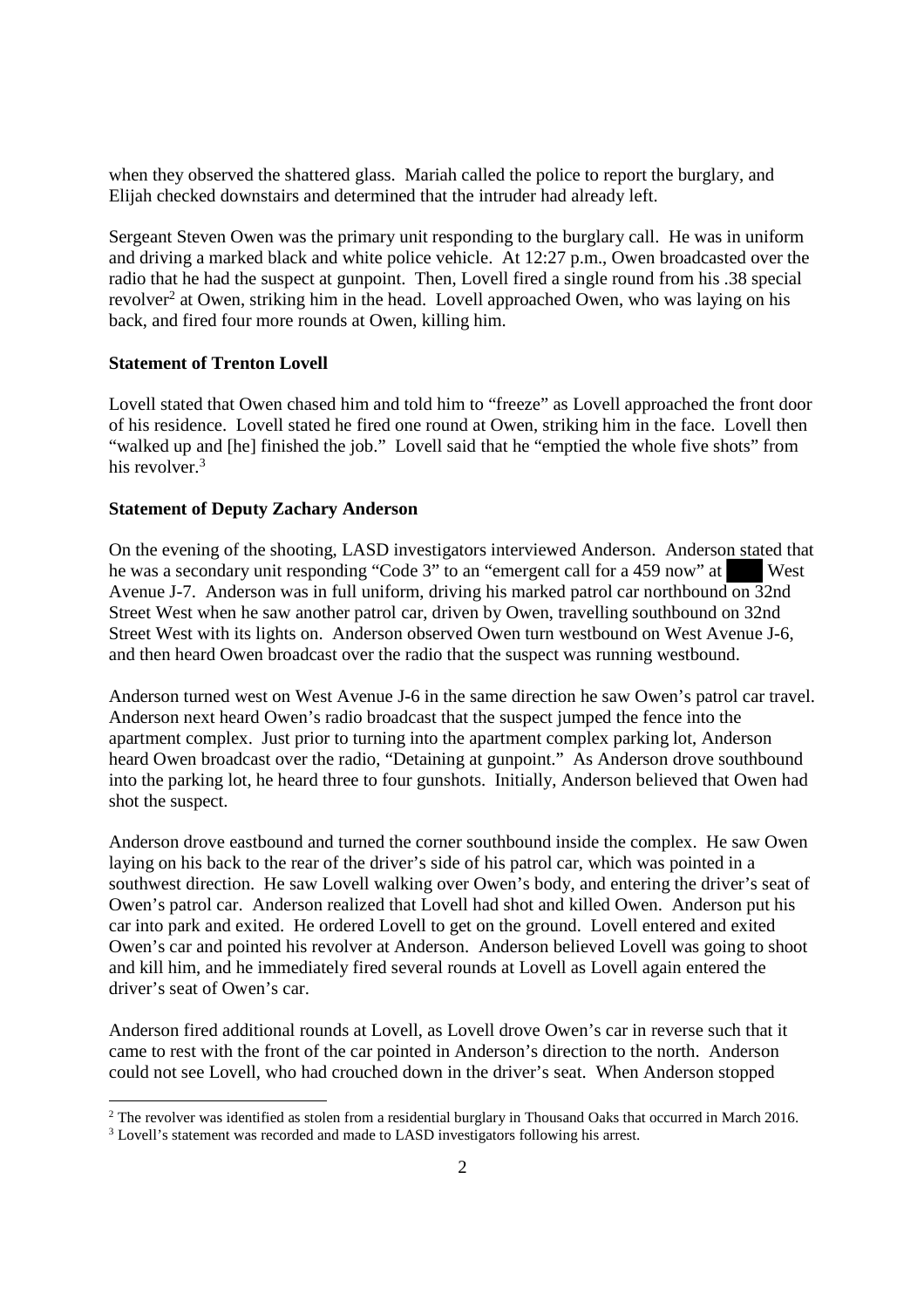shooting, he saw Lovell sit up quickly and believed that Lovell was going to shoot him, so Anderson fired more rounds at Lovell.

Lovell then drove Owen's patrol car directly at Anderson, who was standing next to the driver side of his patrol car. Lovell accelerated and slightly turned into Anderson's patrol car, crashing into the front right side of Anderson's patrol car. After the crash, Anderson realized his magazine was empty and reloaded as he moved south for better cover. Simultaneously, Lovell exited Owen's patrol car and fled westbound through the parking lot and northbound out of the exit to the apartment complex. Anderson did not fire additional rounds at Lovell as he ran away. Anderson broadcasted Lovell's direction of travel over the radio, including his observations of Lovell jumping the fences of houses north of the apartment complex. Anderson waited with Owen for help to arrive. When additional deputies arrived, Anderson and other deputies moved Owen to the back of a LASD sport utility vehicle and rushed him to the hospital, where Owen succumbed to his injuries.

### **Other evidence**

After Lovell fled from the apartment complex property. he jumped several walls and entered a neighboring house on Mariposa Drive via a glass sliding-door in the back of the residence. He took two teenagers, a 17 year-old and a 19 year-old, hostage at knifepoint for approximately one hour. During this time, the teenagers were able to send text messages, which alerted LASD personnel to Lovell's location. LASD personnel set up a containment around the home and took Lovell into custody as he exited the rear of the house and walked into the yard. Lovell complied with commands and was handcuffed without further incident.

After his arrest, Lovell was medically treated for a single through and through gunshot wound to his shoulder, and released for booking the same day. Anderson fired a total of 18 rounds at Lovell, but struck him only one time. Eighteen cartridge casings from Anderson's semiautomatic service weapon were recovered at the scene. Anderson's rounds struck Owen's patrol car several times on the right and front sides, including the windshield, and shattering several windows.



Owen's patrol car depicting several bullet holes, and front end damage resulting from the crash into Anderson's patrol car.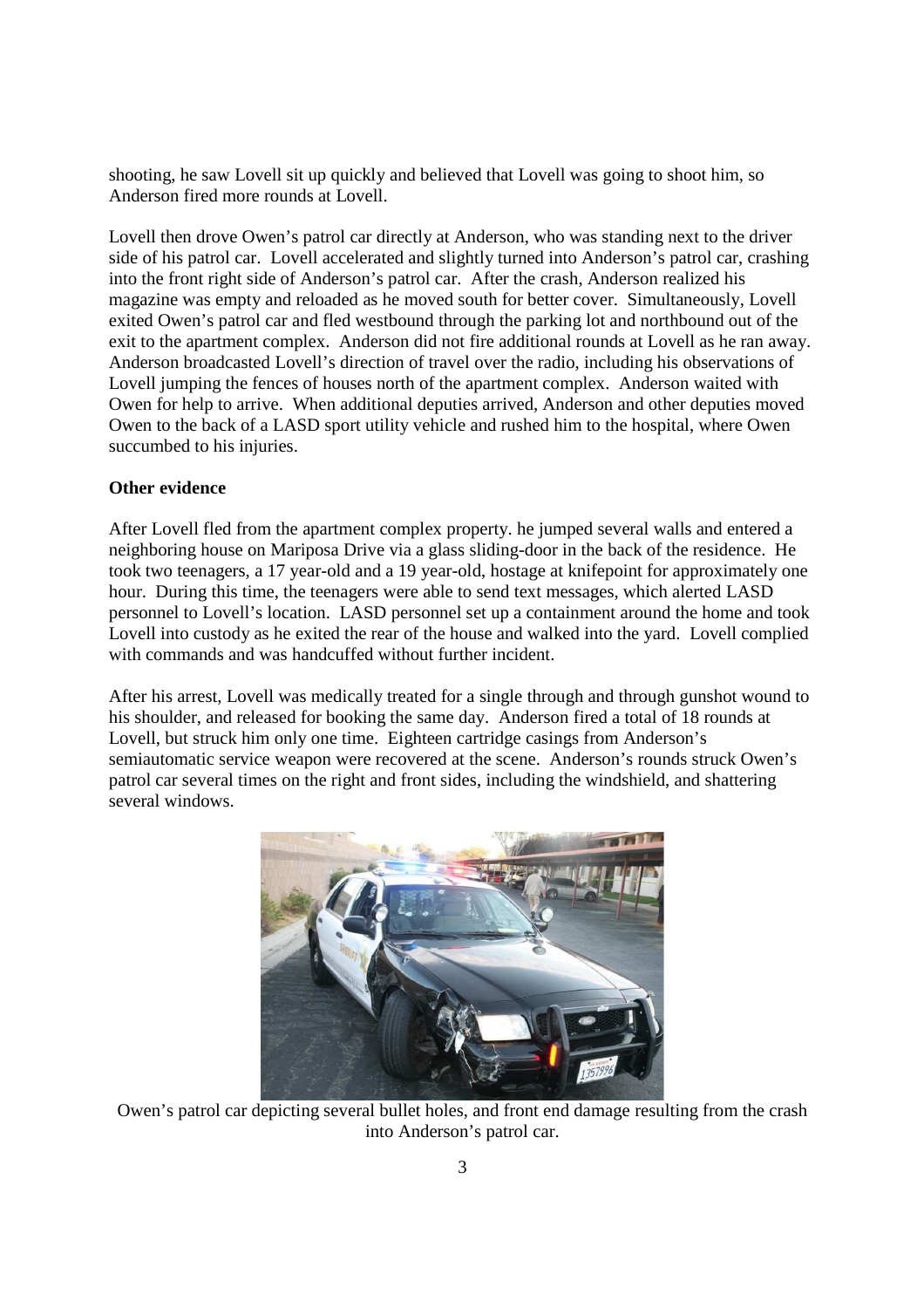Lovell left his revolver in Owen's patrol car. The handgun was a .38 caliber, five-shot revolver with five fired cartridge cases located in its five chambers.



Lovell's revolver inside Owen's patrol car on the driver's seat.

Investigators conducted a burglary investigation at Maria and Elijah's residence. They observed broken glass on the floor of the dining area where Lovell made entry, and saw a small drop of blood on the wall of the dining room. The DNA profile obtained from the bloodstain matched the profile from Lovell.

Lovell is currently charged in case number MA069699 with several felony counts including the murder of Sergeant Steve Owen, the attempted murder of Deputy Zachary Anderson, the residential burglary of Maria's home, and the false imprisonment and residential robbery of the teenagers he took hostage before he was arrested. The matter is presently set for preliminary hearing on April 16, 2018.

# **LEGAL ANALYSIS**

California law permits the use of deadly force in self-defense or in the defense of another if the person claiming the right of self-defense actually and reasonably believed that he was in imminent danger of great bodily injury or death. People v. Randle (2005) 35 Cal.4th 987, 994; People v. Mercer (1962) 210 Cal.App.2d 153, 161.

In protecting himself or another, a person may use that amount of force which he believes reasonably necessary and which would appear to a reasonable person, in the same or similar circumstances, to be necessary to prevent imminent injury. CALCRIM No. 505.

In California, the evaluation of the reasonableness of a police officer's use of deadly force employs a reasonable person acting as a police officer standard. People v. Mehserle (2012) 206 Cal.App.4th 1125, 1146, holding that California law "follows the objective 'reasonable person' standard—the trier of fact is required to evaluate the conduct of a reasonable person in the